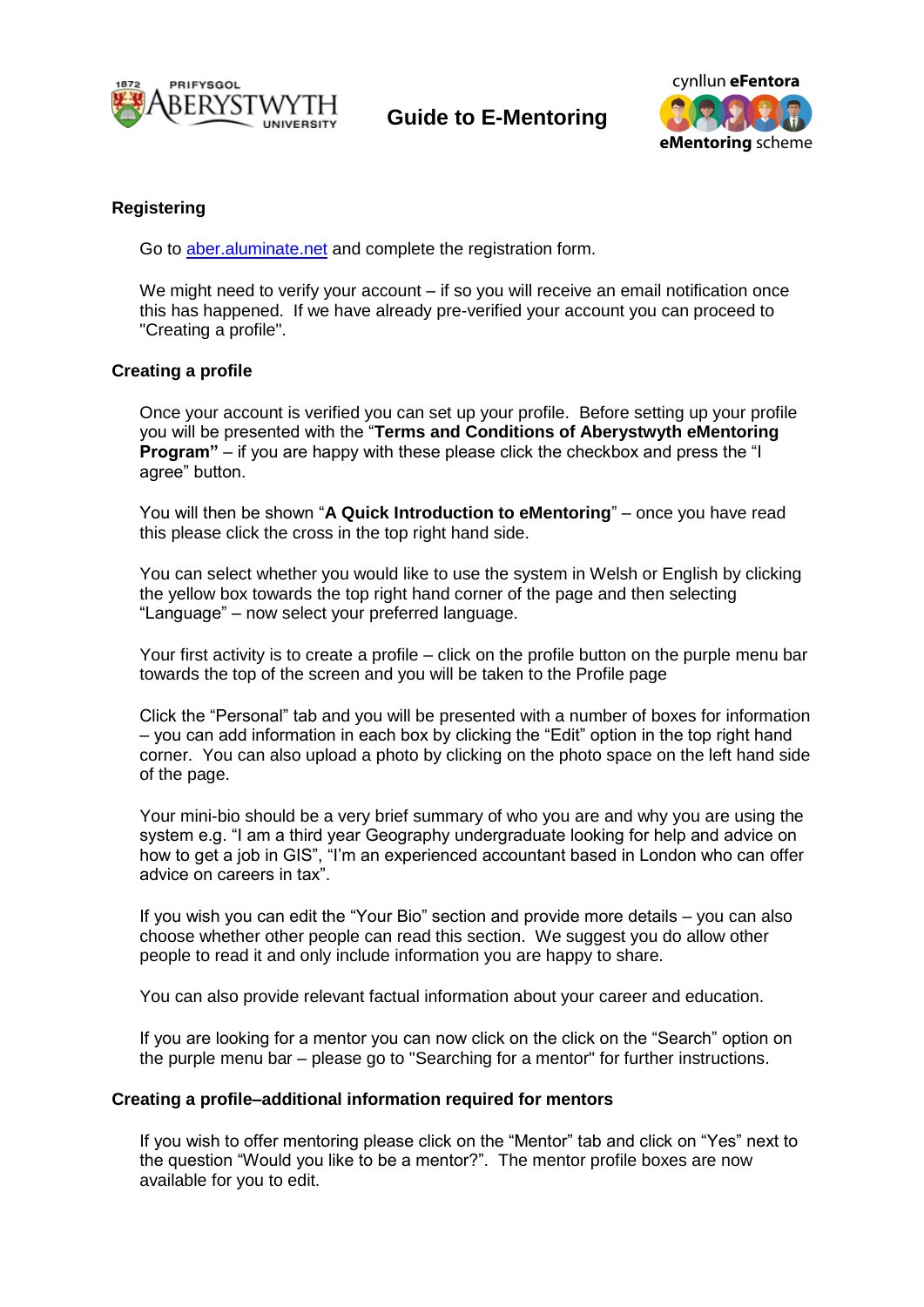

**Guide to E-Mentoring**



Please complete all the mentor information fields. For example a mentor profile might be completed as follows:

**Mentor Summary**: *I graduated from Aber in 1992 with a Physics BSc. I initially worked in industry optimising the production of widgets for Widgets-R-Us but later returned to academia and completed a PhD on "Obscure and Interesting Facts about Sprockets". I now lecture on a part-time basis in the London School of Physics as well as do free-lance consultancy on technology transfer.*

**My ideal mentees would be**: *Science students with an interest in commercialising their ideas or working in business.*

It is very important that you complete the "Mentor Services" section – this allows you to define what services you are willing to offer to mentees. You must offer at last one service from the list.

The "Mentor history" section allows you to define how many mentees you are happy to mentor simultaneously. By default this is set to 1 however you can increase this if you wish.

The "Expertise" section allows you to define what you feel your main expertise is  $$ please try to avoid being overly specific. For example you could define your main expertise as "Personal Accounting". You can add extra detail in the section called "Add tags" e.g. our personal accountant could add "Tax advice, wealth management, will writing"

Once you have completed your profile to your satisfaction you can log out of the system by clicking on the yellow box towards the top right had corner of the page and then selecting "Logout". When a potential mentee wishes to send you a message you will receive an email notification – you can accept or reject any mentoring requests that you receive.

#### **Searching for a mentor**

Click the "Search" option on the purple menu bar. You can search by keyword and then filter by graduation year and mentor services offered. If your search returns results they will be shown in the middle of the screen – you can click on a person and will then be shown their mentoring profile.

If you feel this person would be a good match you can send them a message using the "Send a message" option under the person's name. You can also request to be mentored by them by clicking "Send mentoring request". In both cases a box will be displayed that allows you to type a message and then send it. If you are requesting mentoring you can also select which of the specific mentoring services offered you are interested in.

A mentor can accept or reject your mentoring request – you will be notified of the outcome by email. You can view your requests by clicking on "Requests" on the purple menu bar.